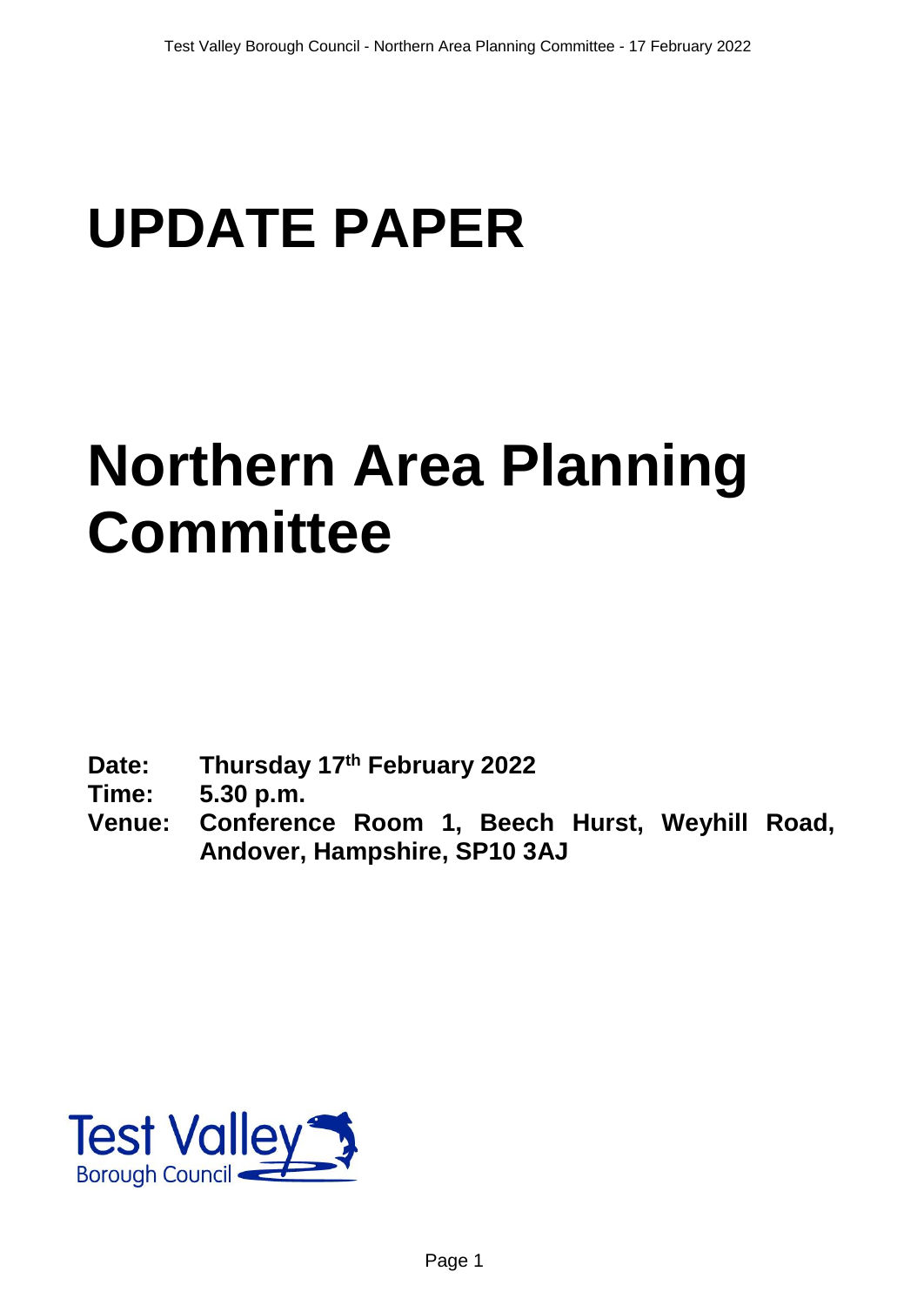## **Northern Area Planning Committee – 17th February 2022 Update Paper**

The purpose of the report is to provide information on planning applications which has been received since the agenda was printed.

Report of Head of Planning and Building

#### **1. Background**

1.1 Reports on planning applications are prepared for printing on the agenda some 10 days before the date of the Committee meeting but information and representations received after that time are relevant to the decision. This paper contains such information which was received before 10.00am on the date of the meeting. Any information received after that time is reported verbally.

#### **2. Issues**

2.1 Information and representations are summarized but the full text is available on the relevant file should Members require more details. The paper may contain an officer comment on the additional information, amended recommendations and amended and/or additional conditions.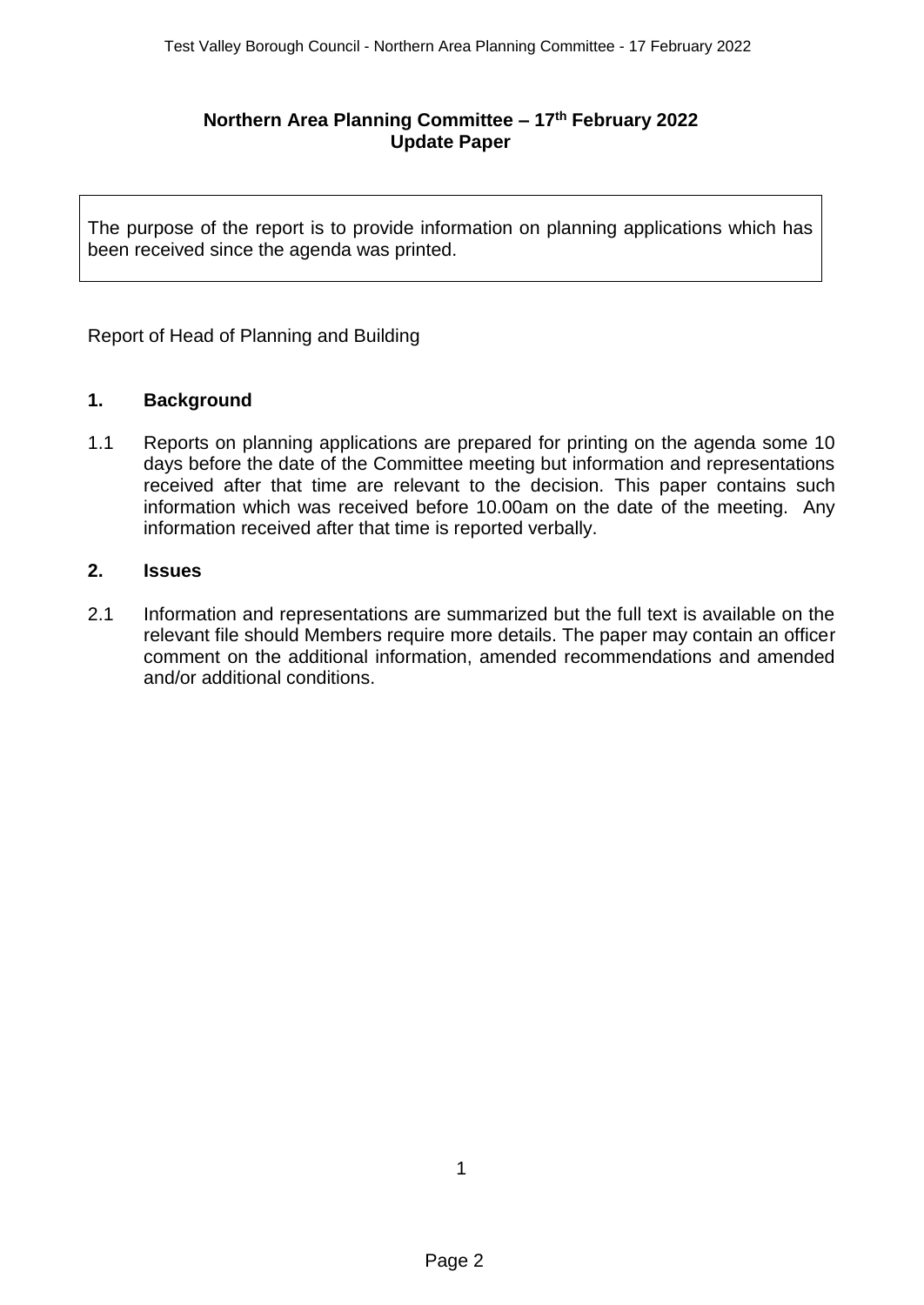**8. 21/03006/FULLN (REFUSE) 13.10.2021 35 - 55** SITE: Edelweiss, Church Road, Abbotts Ann, SP11 7BH **ABBOTTS ANN**

**CASE OFFICER:** Ms Gillian Wheeler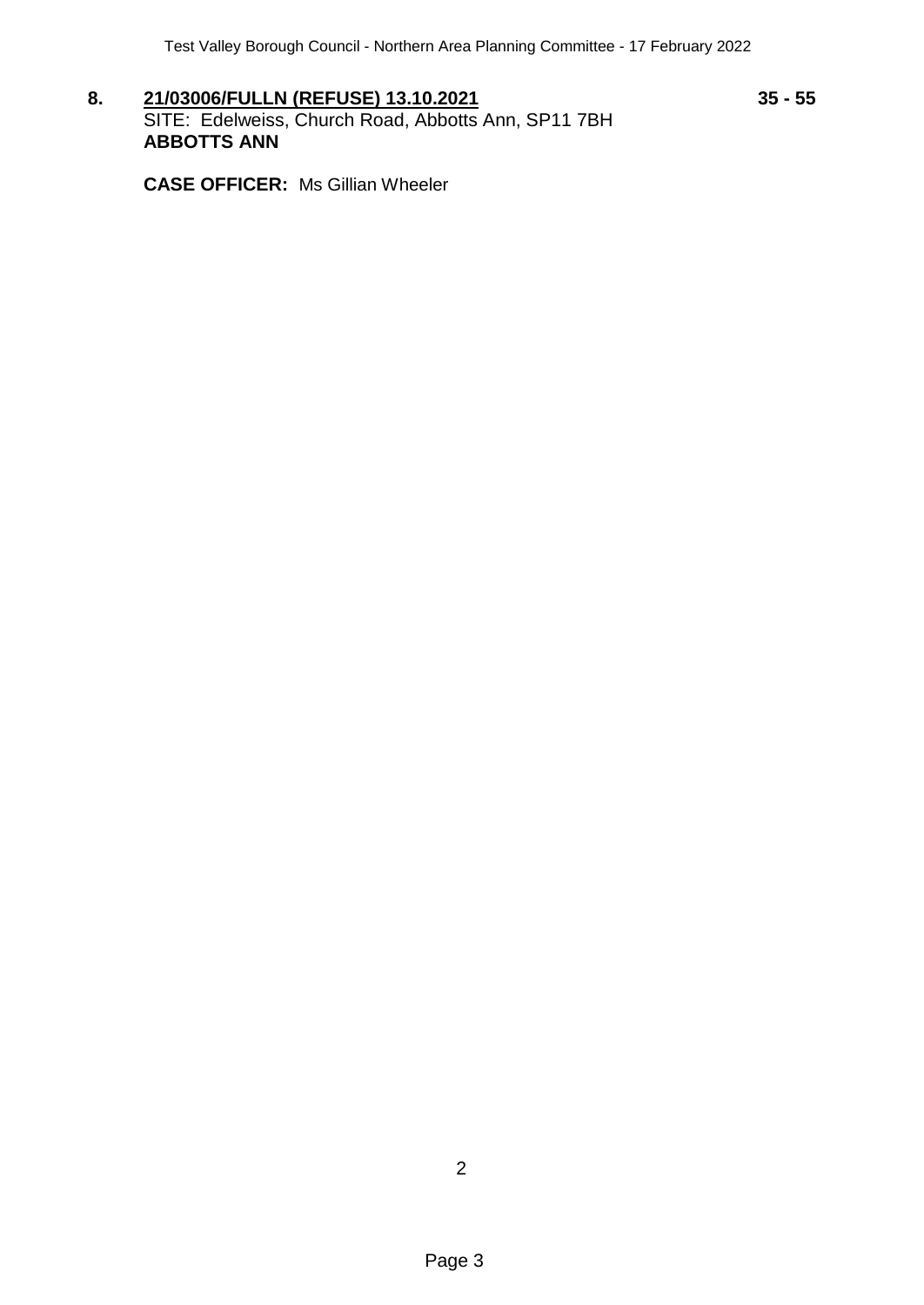| <b>APPLICATION NO.</b><br><b>SITE</b> | 21/03006/FULLN<br>Edelweiss, Church Road, Abbotts Ann, SP11 7BH,<br><b>ABBOTTS ANN</b> |
|---------------------------------------|----------------------------------------------------------------------------------------|
| <b>COMMITTEE DATE</b>                 | 17 February 2022                                                                       |
| <b>ITEM NO.</b>                       | 8                                                                                      |
| <b>PAGE NO.</b>                       | $35 - 55$                                                                              |

\_\_\_\_\_\_\_\_\_\_\_\_\_\_\_\_\_\_\_\_\_\_\_\_\_\_\_\_\_\_\_\_\_\_\_\_\_\_\_\_\_\_\_\_\_\_\_\_\_\_\_\_\_\_\_\_\_\_\_\_\_\_\_\_\_\_\_\_\_\_

#### 1.0 **ADDITIONAL SUBMISSION**

1.1 The council has received a further email from the agent raising concerns over the wording of the committee report (email attached). As a result, an amendment has been proposed in the following section.

#### 2.0 **AMENDMENT**

2.1 In the first sentence of paragraphs 3.1 and 8.10 of the Officer's report, insert the word 'approximately' in front of '2.3 metres' to reflect the half-hipped roof design.

#### 3.0 **VIEWING PANEL**

- 3.1 On Wednesday 16<sup>th</sup> February at 9am a viewing was held.
- 3.2 Apologies were received from the following Members: Councillor D Coole Councillor L Lashbrook Councillor P Lashbrook Councillor N Lodge
- 3.3 The following Members attended the viewing: Councillor C Borg-Neal Councillor Z Brooks Councillor J Budzynski Councillor T Burley Councillor K North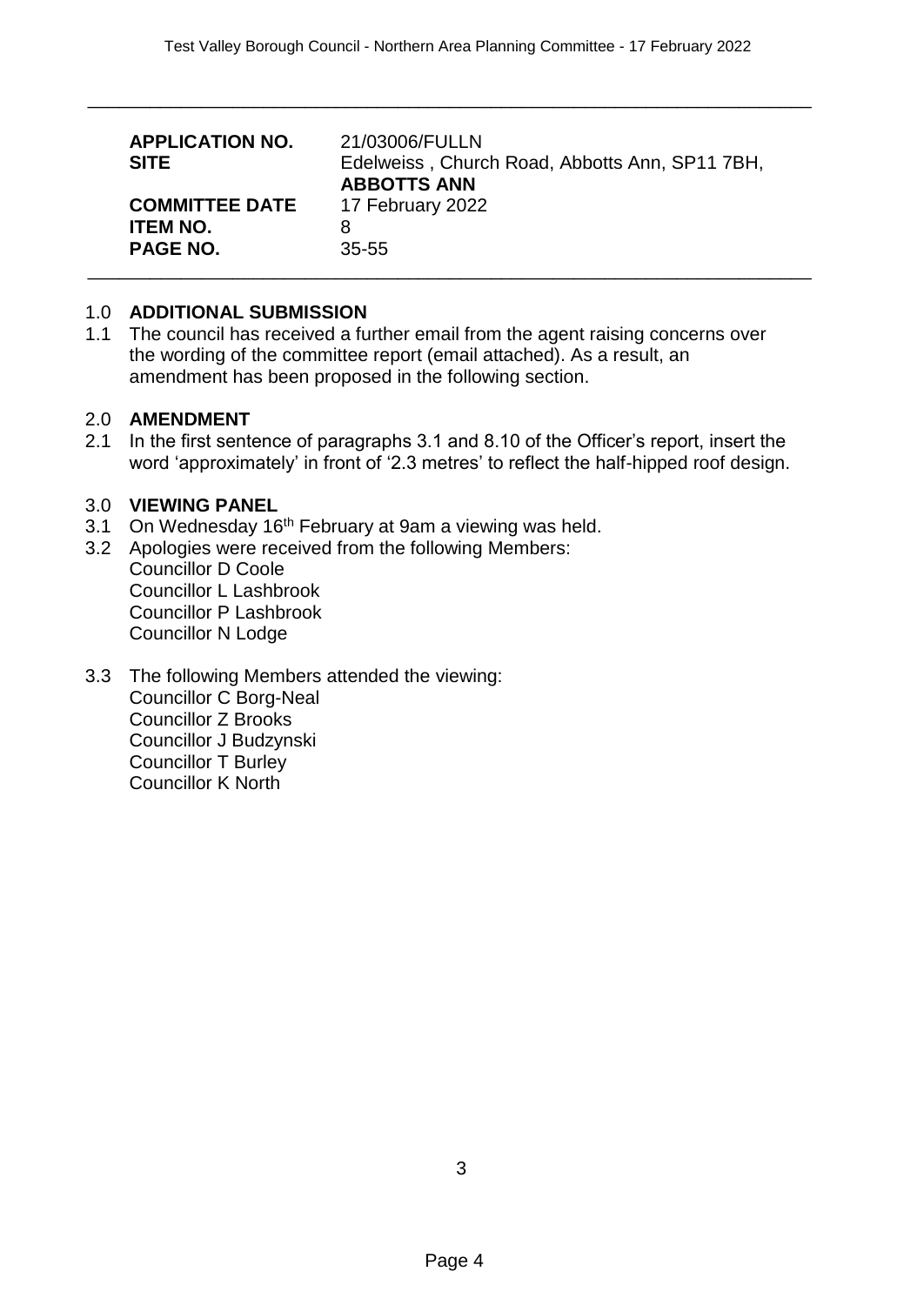**From:** Roger Prescott **Sent:** 14 February 2022 10:49 **To:** Prior, Sally **Cc:** Cllr Coole, David Wheeler, Gillian **Subject:** RE: Northern Area Planning Committee - Thursday 17th February 2022

Sally,

Thank you for your prompt service, as always.

We have now read the committee report in depth, and I regret that there are factual errors and omissions in it that should, for the sake of following due process and transparency, be drawn to the attention of committee members, in order that they may make a safe, objective, and informed decision. I hope you are able to pass on this email to them. I have copied this email to Councillor David Coole as our clients' ward member.

Please note that I do not make references to matters of degree or opinion.

#### **Omissions**

The principal omission is the lack of reference to the heritage statement, prepared by our professional consultant. The officers' report refers to documents and plans we submitted, but not to the statement.

The NPPF provides some guidance as to the importance of setting out the significance both of heritage assets and of the impacts upon them. This is the role of a Heritage Statement. In its document *"Statements of Heritage Significance:*

*Analysing Significance in Heritage Assets Historic England Advice Note 12",* Historic England comments:

*"10. In summary, what is needed is an impartial analysis of significance and the contribution of setting. A Statement of Heritage Significance is not an advocacy document, seeking to justify a scheme which has already been designed; it is more an objective analysis of significance, an opportunity to describe what matters and why, in terms of heritage significance."* (My emphasis.)

Therefore, there is little doubt about the importance and independence of such statements, and their findings should be drawn before committee.

Presenting the comments of the conservation officer but not those of fellow professionals might be regarded by external observers as one-sided, and not impartial.

Moreover, given that this application turns on the impact on the setting of historic assets, one might have imagined the officers' report would have made reference to Historic England's *"The Setting of Heritage Assets Historic Environment - Good Practice Advice in Planning Note 3 (Second Edition)".* However, neither the conservation officer, in his comments, nor the planning officers, in their report, draw attention to it. I can only presume the conservation officer will attend committee next week to advise members how the proposal aligns with guidance from the Government's principal advisors on the historic environment.

### Factual errors

3.1 The comment "to increase the roof height of the host property by 2.3 metres across the full width of the dwelling" is simply erroneous. The application before committee shows plans with hips at either

4